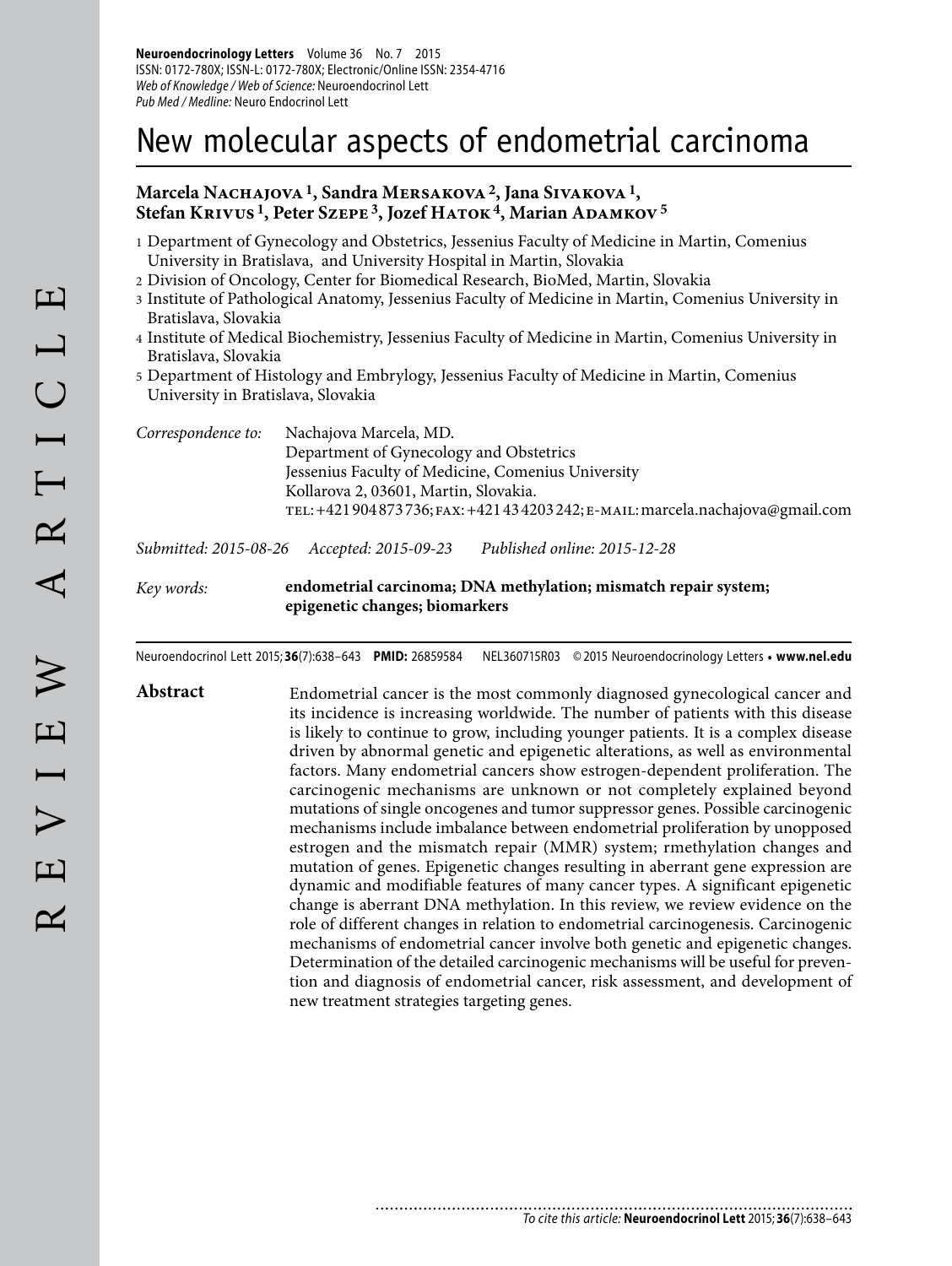# **INTRODUCTION**

Endometrial carcinoma is the most common gynecologic malignancy, especially in high-income countries. It is the 4th most common cancer for women, with 42,160 new cases and 7,780 deaths occurring in the United States in 2009. More than 4000 women died from endometrial cancer in the USA in 2011 (Siegel *et al.* 2011). In Japan, the annual morbidity increased from 48 in the 20–30 years in 1975 to 478 in 2005 (Matsuda *et al.* 2012). The annual mortality per 100 000 population in Japan increased from 0.4 in 1975 to 3.2 in 2012 and the total morbidity increased from 229 to 2092 (Center for Cancer Control and Information Services 2013). The incidence of endometrial cancer is likely to continue to increase based on these recent trends. Discovering the causes of the increase and establishment of prophylactic measures and new therapeutic strategies requires an improved understanding of the carcinogenic mechanisms of endometrial cancer (Banno *et al.* 2014).

According to the estimation from National Cancer Institute, there will be around 52,630 new cases and 8,590 deaths from endometrial cancer in USA in 2014 (American Cancer Society 2014), therefore the exploration of the mechanisms for carcinogenesis and development for cost-effective treatment approaches are important and urgent.

Based on differences in clinicopathological characteristics, there are two subtypes of endometrial carcinoma. Type I, endometrioid endometrial carcinoma, accounts for approximately 80% of cases. Commonly develops in premenopausal or perimenopausal women and occurs in an estrogendependent manner via atypical endometrial hyperplasia. This type is significantly related to a history of unopposed estrogen exposure or other hyperestrogenic risk factors. The tumor is positive for the estrogen and progesterone receptor, shows well-differentiated endometrioid adenocarcinoma, has a lower frequency of lymph node metastasis, shows little muscular invasion. This type often has a relatively favorable prognosis and most patients present with early-stage of the disease. In contrast, type II, nonendometrioid endometrial carcinoma, tends to develop in postmenopausal women in an estrogen-independent manner, and is thought to be due to de novo carcinogenesis that develops directly from the normal endometrium, rather than via endometrial hyperplasia or undiagnosed precancerous lesions. The tissue type is specific, including extremely poorly differentiated endometrioid adenocarcinoma and serous adenocarcinoma, and the prognosis is often poor. Patients with type II tumors are more likely to have metastasis and are at high risk of relapse (Banno *et al.* 2014; Metzger *et al.* 1995).

There have been identified multiple risk factors, such as age, obesity and postmenopausal hormone therapy, but the understanding of the etiologics of the two subtypes of endometrial cancer continues to evolve. Environmental factors, including estrogen, an abnormal mismatch repair (MMR) system, genetic abnormalities, and aberrant methylation of DNA are currently proposed as major mechanisms of carcinogenesis in endometrial cancer. This review focuses on the mechanisms of carcinogenesis in endometrial cancer that have recently emerged.

## **MOLECULAR BIOLOGY OF ENDOMETRIAL CANCER**

#### *Role of estrogen in carcinogenesis of endometrial cancer*

Estrogen is a steroid hormone that promotes the development of female genitalia, including the endometrium, vagina, vulva and mammary gland. Estrogen passes through the cell membrane and binds to estrogen receptor in the cytoplasm. Estrogen receptor forms dimers and regulates gene expression via estrogen response elements in promoter regions of target genes.

### *Role of mismatch repair system*

The mismatch repair (MMR) system is responsible for repairing base mismatches that arise during DNA replication. Typical MMR proteins include hMLH1, hMSH2, hPMS2, hMSH3 and hMSH6. Genes encoding these proteins are called MMR genes and aberrations in these genes prevent correct repair of mismatched bases, resulting in DNA strands with different lengths. This phenomenon occurs in microsatellite regions of the human genome and is referred to as microsatellite instability (MSI) (Hecht *et al.* 2006). Aberrations in MMR genes are involved in carcinogenesisof type I endometrial cancer. These aberrations are caused by epigenetic changes independent of the DNA sequence, that is, gene inactivation by aberrant hypermethylation of promoter regions. Such inactivation of MMR genes permits accumulation of gene mutations and leads to carcinogenesis. In endometrial cancer, carcinogenesis most frequently involves aberrant methylation of *hMLH1* and mutation of *hMLH1* is detected in 30% of cases. Mutations of *hMLH1* are also found in atypical endometrial hyperplasia, which suggests that *hMLH1* is implicated in the early stage of carcinogenesis (Muraki *et al.* 2009). MMR genes are also causative genes in Lynch syndrome (hereditary nonpolyposis colorectal cancer). Lynch syndrome is a typical familial tumor with autosomal dominant inheritance.

Miyamoto *et al.* suggested that mismatch repair (MMR) deficiency was the most important abnormality in early-stage endometrial cancer, and examined the correlation between MMR and estrogen. Expression of hMLH1 and hMSH2, which are important MMR proteins, was examined by immuno staining and showed a strong positive correlation with blood estrogen. MMR activity in endometrial epithelial cells *in vitro* also showed a dose-dependent increase with higher estrogen levels. This suggests that cancer is unlikely to occur in a high estrogen environment because increased cell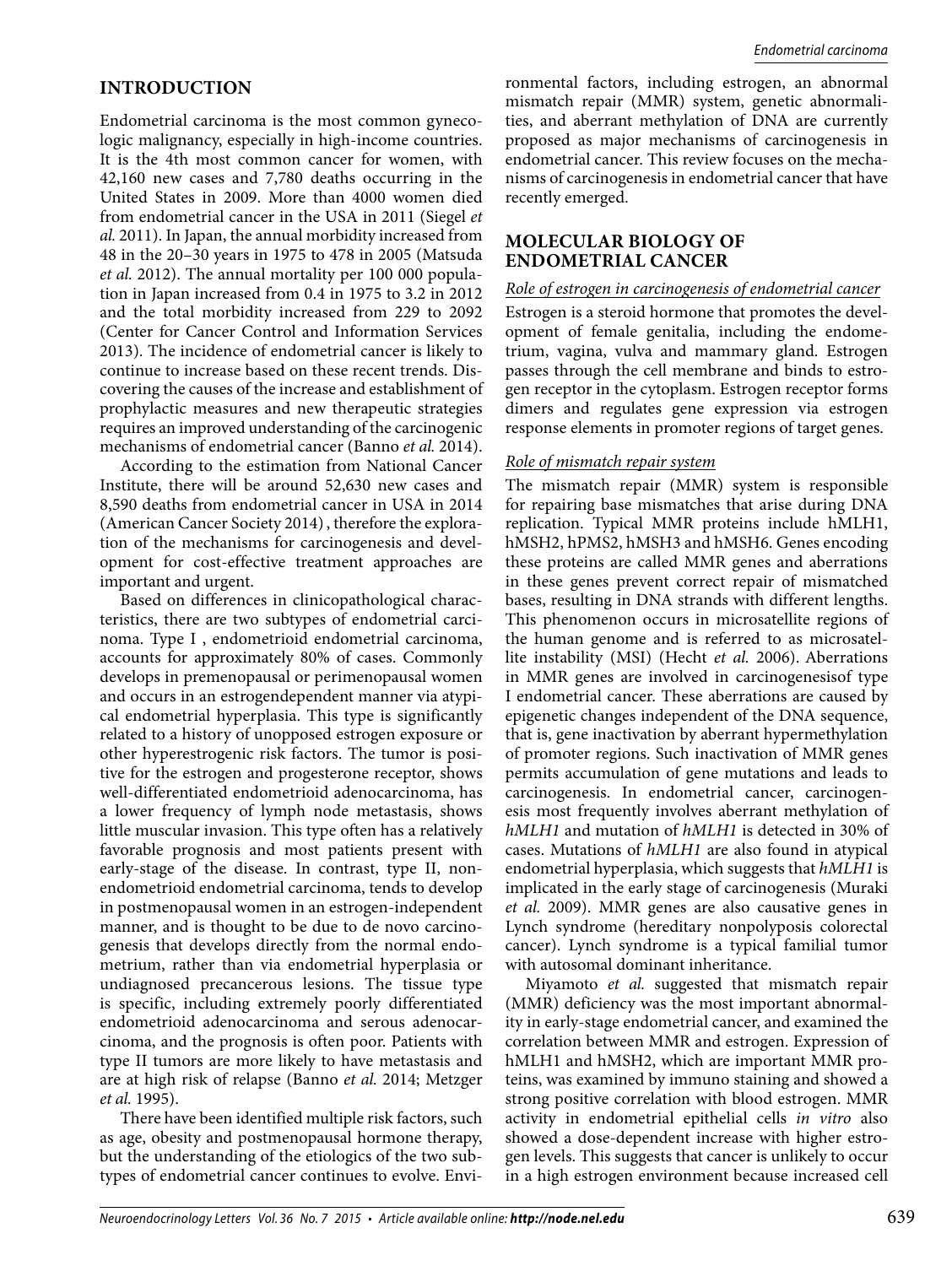growth is paralleled by increased MMR activity. In contrast, hMLH1 and hMSH2 were absent or had extremely low expression at estrogen levels ranging from 20 to 60 pg/mL, but some cell growth still occurred. Therefore, cells dividing in a low-estrogenenvironment are more likely to accumulate genetic errors due to low repair activity and may be at high risk of carcinogenesis. Based on these results, Miyamoto*et al*. suggested that the incidence of growth-induced genetic errors should be low in young women with high estrogen levels and sufficient repair activity of MMR proteins, making carcinogenesis unlikely. In older women with lower estrogen but an atrophic endometrium, carcinogenesis would also be unlikely because of the absence of cell growth. However, under perimenopausal conditions, the carcinogenic risk would be increased because sufficient estrogen is present to promote cell division, but MMR activity is low. This intermediate status was defined as the cancer window.

## *Mutation of genes in carcinogenesis of endometrial carcinoma*

It becomes clear that the initiation, progression and metastasis of endometrial cancer is similar to other gynecologic malignities like cervical cancer (Visnovsky *et al.* 2014; Kudela *et al.* 2014) and is controlled both by genetic and epigenetic events. Genetic alterations associated with endometrial cancer carcinogenesis involve several critical genetic events such as high frequent mutations of PTEN, K-RAS, P53 etc., these genetic changes result in interfering corresponding signaling pathways (for examples: PI3K/AKT/mTOR; WNT/βcatenin, MAPK/ERK). Thereafter the cells obtain the transforming capabilities to form the endometrial cancer phenotype (Ma *et al.* 2014).

Several gene mutations have emerged as candidates for roles in carcinogenesis of type I and II endometrial cancer , based on observation of the mutation in endometrial hyperplasia and at least a similar incidence of mutation in endometrial cancer. Different genes are involved in carcinogenesis of the two types of endometrial cancer. Gene mutations found in type I endometrial cancer include those in *PTEN*, *β-catenin* and *K-ras*. *PTEN* is a tumor suppressor gene on chromosome 10. PTEN protein induces apoptosis and carcinogenesis occurs in cells with *PTEN* mutation due to avoidance of apoptosis. *PTEN* mutations have been detected in 20–33% of cases of atypical endometrial hyperplasia and 33–50% of cases of endometrial cancer. *PTEN*  appears to be involved in the early stage of carcinogenesis (Kanaya *et al.* 2005).

*β-catenin* (*CTNNB1*) mutations are found in 20–40% of cases of type I endometrial cancer (Schlosshauer *et al.*  2000). β-catenin is acomponent of E-cadherin, which has an important role in cell adhesion and is involved in the Wnt signaling pathway that regulates cell proliferation and differentiation. *β-catenin* mutations are also detected in atypical endometrial hyperplasia and

are implicated in the early stage of carcinogenesis. The *K-ras* oncogene encodes a protein of 21 kDa that has a signaling function from activated membrane receptors in the MAPK pathway. If mutations occur, K-ras continuously functions as activated Ras and excessive signaling causes cell proliferation and induces carcinogenesis (Matias-Guiu *et al.* 2001). *K-ras* mutations have been detected in 6–16% of cases of endometrial hyperplasia and 10–31% cases of endometrial cancer (Tsuda *et al.* 1995). *K-ras* is involved in two stages of carcinogenesis- a shift from endometrial hyperplasia to endometrial cancer and invasive proliferation of welldifferentiated tumor cells.

Mutations in type II endometrial cancer are linked to the oncogene *HER-2/neu* and tumor suppressor gene *p53*. *HER-2/neu* is a tyrosine kinase membrane receptor in the epidermal growth factor (EGF) receptor family. Mutations of this gene are also found in breast and ovarian cancers. *HER-2/neu* expression in endometrial cancer has a strong inverse correlation with differentiation. However, the incidence of gene amplification differs from 14% to 63% in all cancers and over expression of the protein ranges from 9% to 74% (Cianciulli at al. 2003). A *p53* gene mutation is the most frequent mutation in human cancer. Normal *p53* regulates cell proliferation, apoptosis induction and DNA repair. Point mutations in *p53* are found in 90% of cases of type II endometrial cancer, but in only 10–20% of cases of Grade 3 type I endometrial cancer. The incidence is low in endometrial hyperplasia and type I endometrial cancer of other grades (Sherman *et al.* 1995).

## *Epigenetic modifications*

Epigenetics is widely studied in wide variety of gynecological malignities (Zubor *et al.* 2005, Visnovsky *et al.* 2013; Galo *et al.* 2005; Culbova *et al.* 2011). The genetic alterations (changes DNA sequences) have been extensively explored also in carcinogenesis of human endometrial cancer (Yeramian *et al.* 2013; Llobet *et al.*  2009), but these studies do not provide a reasonable explanation of why the gene sequences are not changed in many endometrial cancer cases. Increasing evidence from recent research shows that the epigenetic regulation for gene expression is critical for endometrial carcinogenesis (Sakuragi *et al.* 2009). The epigenetic modifications do not change DNA sequences, but alter the side chain groups of DNA base or histone proteins, and then regulate gene expression to affect the biological function of cells (Ma *et al.* 2014).

The epigenetic modifications can be structurally classified as DNA methylations/demethylations, histone methylations/demethylations, histone acetylations/deacetylations, histone phosphorelations/ dephosphorelations and other modifications. In addition, the concept of epigenetic regulation has been extended to microRNAs (miRNA) and LncRNA regulations, since these RNA molecules regulate the gene expression by partially match to target (complementary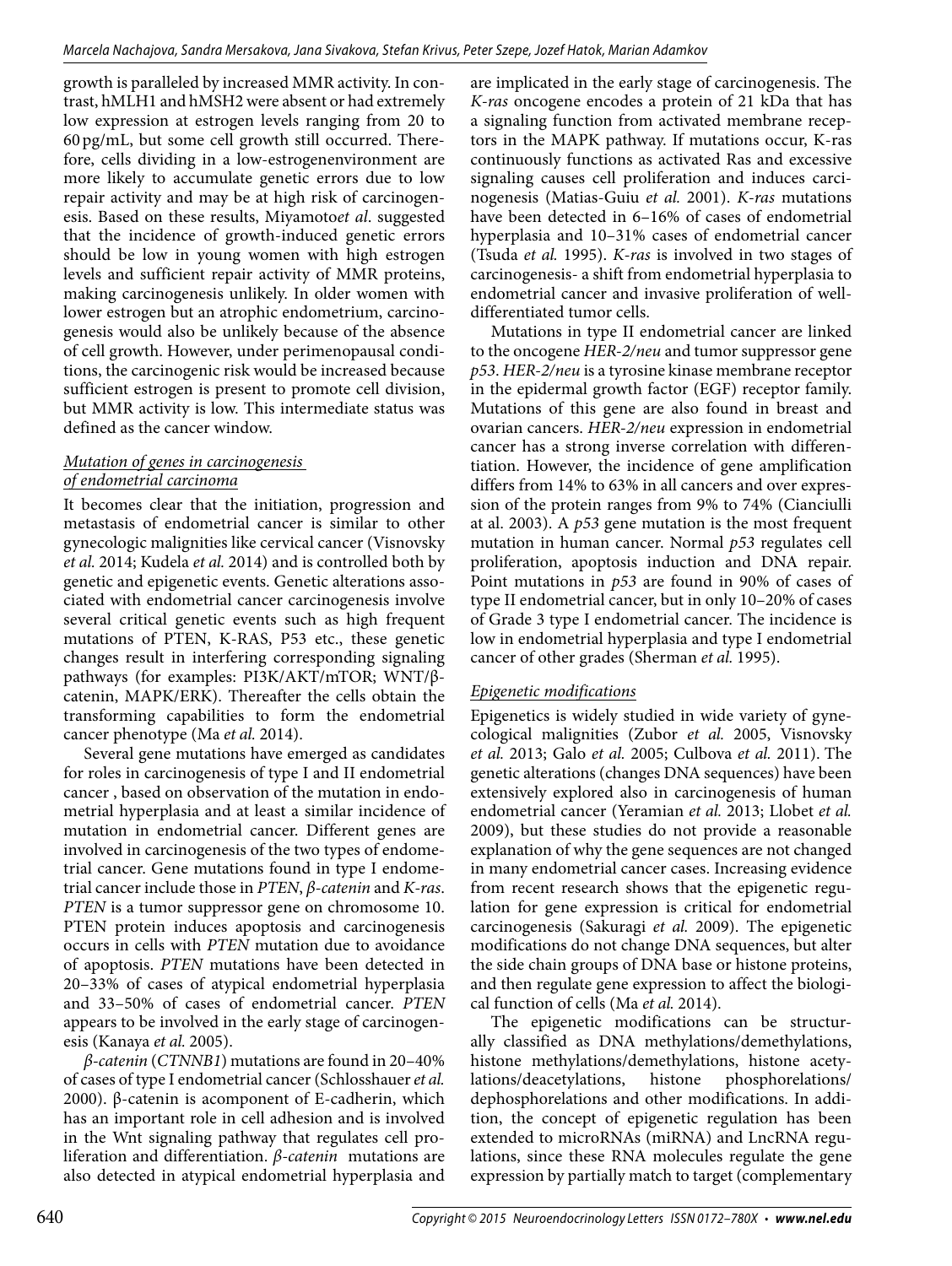RNA strand) mRNA and then lead to inhibition and/or mRNA degradation. We review the impact of epigenetic modifications and related biological implications in carcinogenesis of human endometrial cancer.

DNA methylation/demethylation is one of the most popular epigenetic modifications and play fundamental role in regulation of gene expression. The methylation status of promoter region determines if gene activation or inactivation, also control gene expression level. Abnormal DNA methylation patters (higher or lower than normal methylation level) have been associated with human tumors, as well as other neoplastic diseases (Tao *et al.* 2010).

The DNA methylation is catalyzed by DNA methyltransferases, which consist of three members – DNMT1, DNMT3A and DNMT3B. DNMT1 is the most abundant DNA methyltransferase among these enzymes. DNMT1 catalyzes the methylation of the 5'-cytosine in the CpG dinucleotide sequence, and plays an important role in maintaining the DNA methylation patterns during cell division. The DNMT3A/3B catalyzes de novo methylation of DNA (Okano *et al.* 1999). These three enzymes cooperatively catalyze the methylation reactions of CpG islands, which are often located in promoter regions of target genes (Jones *et al.* 2012).

Hypermethylation means the methylation exceeds physiological level of target DNAs, the hypermethylation of promoters leads to inactivate the expression of tumor suppressor genes and loss of corresponding proteins to repress carcinogenesis, thereby promoting carcinogenesis and enhancing the metastases of cancer cells. A number of tumor suppressor genes have been determined with frequent hypermethylation on promoter regions during endometrial carcinogenesis.

Other tumor suppressor genes frequently detected with promoter hypermethylation in EC by similar procedures include RASSF1A (Ras associated domain gene family) (33–85%) (Fiolka *et al.* 2013); APC (Adenomatous polyposis coli) up to 46.6%) (Moreno-Bueno *et al.*  2002); RUNX3 (86%) (Yoshizaki *et al.* 2008), CDH13 (cadherin 13) (90%) (Seeber *et al.* 2010), E-cadherin (79.8%) (Leal Rojas *et al.* 2009). In addition to these tumor suppressor genes, some potential tumor suppressor genes were also frequently detected: for example: 14-3-3σ gene was hypermethylated in 40–60% endometrial cancer and ovary cancer (Mhawech *et al.* 2005).

Similar with hypermethylation, the promoter hypomethylation (demethylation) is also a dynamic process presented in mammalian cells. In fact, during carcinogenesis, the DNA methylation pattern has paradoxical alteration: global DNA hypomethylation (demethylation) and local hypermethylation of certain genes. With almost all of the attention on the epigenetic modifications of DNA is focused on the promoter hypermethylations of tumor suppressor genes, very few publications have described the demethylation or hypomethylation in carcinogenesis for all cancers. Nonetheless, hypomethylation of oncogenes also play an

important role in carcinogenesis as hypermethylation of tumor suppressor genes do (Ma *et al.* 2014).

In endometrial cancer, the hypomethylation of oncogenes is associated with early stage of carcinogenesis of endometrium through enhancing the ability of cell proliferation. Recently Erling *et al.* reported CTCFL/ BORIS gene (paralogue of CTCF-like factor, brother of the regulator of imprinted site) was hypomethylated on the promoter region and overexpression of this gene was significantly associated with endometrial tumorigenesis and poor survival of patients.

Histones are proteins that the DNA wraps itself to form chromatin. Tails of histone proteins are extensively modified post translationally in normal eukaryotic cells to maintain the functional structure of chromatin. Cancer cells frequently harbor aberrations in histones. Locus-specific alterations in histone modifications may have direct effects on expression of nearby genes. Moreover cancer cells also exhibit alterations in global level modifications, among these epigenetic modifications in histones, the acetylations/deacetylations and methylations/demethylations are the major histone modifications that have been reported to play a crucial role in carcinogenesis of EC.

Methylations are one of the most frequent epigenetic modifications on core histones; the histone methylation is mediated by histone methyltransferase (HMT), which contain SET domain to catalyze the reaction of transferring methyl group from donor such as S-adenosyl methionine onto lysine or arginine residues of the H3 and H4 histones. The HMTs can be classified into two groups, group 1 (such as EZH2, Enhancer of Zeste Homolog 2) HMTs transfer methyl group to lysine residues of histone, group2 (such as PRMT, Protein Arginine Methyltransferase) HMTs transfer methyl group to arginine residues of H3 and H4 histones (Hoivik *et al.* 2014). After the determination of biochemical function of chromatin repress complex (PRC2), whose core components include EZH2, EED and SUZ12. More and more researchers are focused on the study of EZH2 and PRC2, which transfers methyl group to lysine 27 and 9 residues of H3.

Generally, the EZH2 acts as an oncoprotein during carcinogenesis, Yang *et al.* found the EZH2 was upregulated in endometrial cancer resulting in hypermethylation of histone 3 lysine 27 of APC promoter, subsequently inactivated the expression of APC tumor suppressor. Zhou *et al.* also reported that EZH2 was overexpressed in high-grade endometrial tumors.

## **CONCLUSION**

In this review, we summarized new findings on the carcinogenic mechanisms of endometrial cancer. Carcinogenesis cannot be completely explained by endometrial proliferation due to estrogen and a single gene mutation. However, the core carcinogenic mechanisms of type I endometrial cancer are DNA methylation (an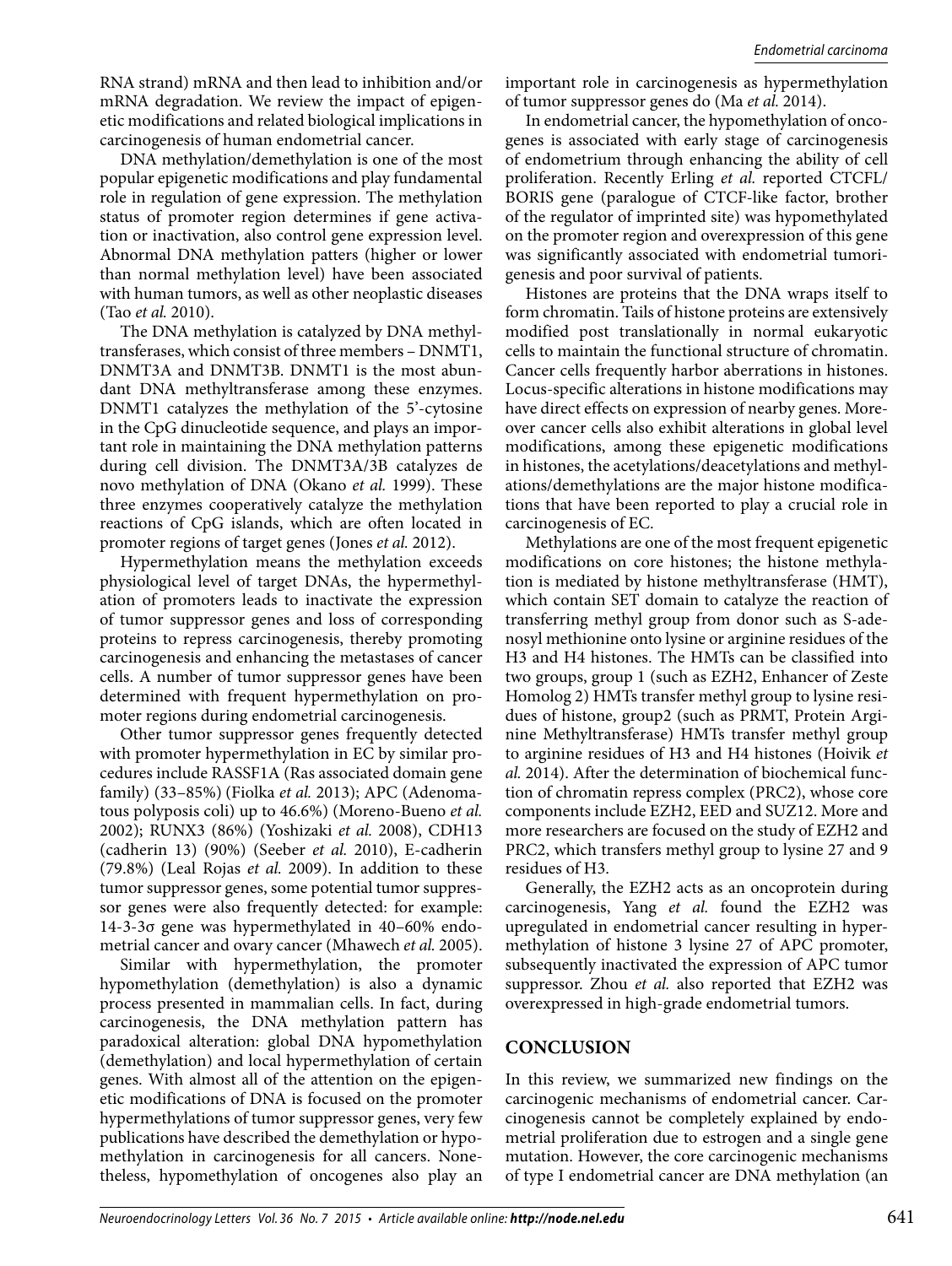epigenetic change) and subsequent breakdown of the MMR system. These actions cause oncogene mutation, inactivation of tumor suppressor genes, and oncogene activation, and contribute to chaotic cell proliferation, that is, carcinogenesis.

Recent developments in the field of epigenetics, especially studies of DNA methylation, have provided valuable insights for understanding the role of epigenetic alterations in normal cellular processes and abnormal changes leading to endometrial carcinogenesis. These new insights hold tremendous potential in the diagnosis, treatment and prevention of endometrial cancer. There is accumulating evidence that DNA methylation changes may contribute to carcinogenesis in the endometrium, although evidence regarding these changes induced by dietary/ lifestyle and environmental factors in endometrial cancer is quite limited.

Candidate biomarker studies have consistently identified a number of specific molecular alterations in endometrial carcinoma, including mutations, DNA methylation, microsatellite instability, copy number alterations and gene expression patterns. Among the many characteristic molecular alterations that could provide early detection markers in endometrial carcinoma. DNA methylation is notable because of its early occurrence in carcinogenesis, stability and detectability using highly sensitive and specific assays.

## **ACKNOWLEDGEMENTS**

I would like to thank you to every member of our Department of Obstetrics and Gynaecology who has contributed to this article .Special thanks goes to financial support grants: Center of Excellence for Perinatology research (05/2009-04/2011), (01/2010-06/2012).

#### REFERENCES

- 1 American Cancer Society (2014). Cancer Facts and Figures 2014. Atlanta, Ga: American Cancer Society.
- 2 Banno K, Yanokura M, Iida M, Masuda K, Aoki D (2014). Carcinogenic mechanisms of endometrial cancer:Involvement of genetics and epigenetics.J. Obstet. Gynaecol. Res. **40**(8): 1957–1967
- 3 Center for Cancer Control and Information Services (2013). VitalStatistics Japan ( Ministry of Health, Labour and Welfare). Available from URL: http:// ganjoho.jp/ professional/ statistics/ statistics.html
- Cianciulli AM, Guadagni F, Marzano R et al. (2003). HER-2/neu oncogene amplification and chromosome 17 aneusomy in endometrial carcinoma: Correlation with oncoprotein expression and conventional pathological parameters. J Exp Clin Cancer Res. **22**: 265–271.
- 5 Culbova M, Lasabova Z, Stanclova A et al. (2011). Metylácia vybraných tumor-tupresorových génov v benígnych a malígnych ovariálnych nádoroch. Česká gynekologie. **76**(4): 274–279.
- 6 Fiolka R, Zubor P, Janusicova V, Visnovsky J, Mendelova A, Kajo K, et al. (2013). Promoter hypermethylation of the tumor-suppressor genes RASSF1A, GSTP1 and CDH1 in endometrial cancer. Oncol Rep. **30**: 2878–2886.
- 7 Galo S, Zubor P, Szunyogh N et al. (2005). Sérové hladiny TNF u žien s endometriózou: prospektívna klinická štúdia. Česká gynekologie. **70**(4): 286–290.
- 8 Hecht JL, Mutter GL (2006). Molecular and pathologic aspects of endometrial carcinogenesis. J Clin Oncol. **24**: 4783–4791.
- 9 Hoivik EA, Kusonmano K, Halle MK, Berg A, Wik E, Werner HM, et al. (2014). Hypomethylation of the CTCFL/BORIS promoter and aberrant expression during endometrial cancer progression suggests a role as an Epi-driver gene. Oncotarget. **5**: 1052–1061.
- 10 Jones PA (2012). Functions of DNA methylation: islands, start sites, gene bodies and beyond. Nat Rev Genet. **13**: 484–492.
- 11 Kanaya T, Kyo S, Sakaguchi J et al. (2005). Association of mismatch repair deficiency with PTEN frameshift mutations in endometrial cancers and the precursors in a Japanese population. Am J Clin Pathol. **124**: 89–96.
- 12 Kudela E, Farkasova A, Visnovsky J et al. (2014). Amplification of 3q26 and 5p15 regions in cervical intraepithelial neoplasia. Acta Obstetrica Scandinavica. **93**(10): 997–1002.
- 13 Leal Rojas P, Anabalón Rodríguez L, García Muñoz P, Tapia Escalona O, Guzmán González P, Araya Orostica JC, et al. (2009) .[Promoter hypermethylation gene patterns in gynecological tumors]. Med Clin (Barc). **132**: 371–376.
- 14 Llobet D, Pallares J, Yeramian A, Santacana M, Eritja N, Velasco A, et al. (2009). Molecular pathology of endometrial carcinoma: practical aspects from the diagnostic and therapeutic viewpoints. J Clin Pathol. **62**: 777–785.
- 15 Ma X, Gao X (2014). Epigenetic modification and carcinogenesis of human endometrial cancer. In Austin J Clin Pathol. **1**(3): 9.
- 16 Matias-Guiu X, Catasus L, Bussaglia E et al. (2001). Molecular pathology of endometrial hyperplasia and carcinoma. Hum Pathol. **32**: 569–577.
- 17 Matsuda T, Marugame T, Kamo K, Katanoda K, Ajiki W, Sobue T, Japan Cancer Surveillance Research Group (2012). Cancerincidence and incidence rates in Japan in 2006: based on datafrom 15 population-based cancer registries in the monitoringof cancer incidence in Japan (MCIJ) project. Jpn J Clin Oncol. **42**: 139–147.
- 18 Metzger D, Ali S, Bornert JM, Chambon P (1995). Characterization of the amino-terminal transcriptional activation function of the human estrogen receptor in animal and yeast cells. J Biol Chem. **270**: 9535–9542.
- 19 Mhawech P, Benz A, Cerato C, Greloz V, Assaly M, Desmond JC, et al. (2005). Downregulation of 14-3-3sigma in ovary, prostate and endometrial carcinomas is associated with CpG island methylation. Mod Pathol. **18**: 340–348.
- 20 Miyamoto T, Shiozawa T, Kashima H et al. (2006). Estrogenupregulates mismatch repair activity in normal and malignantendometrial glandular cells. Endocrinology. **147**(10): 4863–70.
- 21 Moreno-Bueno G, Hardisson D, Sánchez C, Sarrió D, Cassia R, García-Rostán G, et al. (2002). Abnormalities of the APC/beta-catenin pathway in endometrial cancer. Oncogene. **21**: 7981–7990.
- 22 Muraki Y, Banno K, Yanokura M et al. (2009). Epigenetic DNA hypermethylation: Clinical applications in endometrial cancer. Oncol Rep. **22**: 967–972.
- 23 Okano M, Bell DW, Haber DA, Li E (1999). DNA methyltransferases Dnmt3a and Dnmt3b are essential for de novo methylation and mammalian development. Cell. **99**: 247–257.
- 24 Sakuragi N (2013). Recent advances in research on epigenetic alterations and clinical significance of para-aortic lymphadenectomy in endometrial cancer: an introduction. International journal of clinical oncology. **18**: 183–185.
- 25 Seeber LM, Zweemer RP, Marchionni L, Massuger LF, Smit VT, van Baal WM, et al. (2010). Methylation profiles of endometrioid and serous endometrial cancers. Endocr Relat Cancer. **17**: 663–673.
- 26 Sherman ME, Bur ME, Kurman RJ (1995). p53 in endometrial cancer and its putative precursors: Evidence for diverse pathways of tumorigenesis. Hum Pathol. **26**: 1268–1274.
- 27 Schlosshauer PW, Pirog EC, Levine RL, Ellenson LH (2000). Mutational analysis of the CTNNB1 and APC genes in uterine endometrioid carcinoma. Mod Pathol. **13**: 1066–1071.
- 28 Siegel R, Ward E, Brawley O, Jemal A (2011). Cancer statistics, 2011: the impact of eliminating socioeconomic and racial disparitieson premature cancer deaths. CA Cancer J Clin. **61**: 212–236.
- 29 Tao MH, Freudenheim JL (2010). DNA methylation in endometrial cancer. Epigenetics. **5**: 491–498.